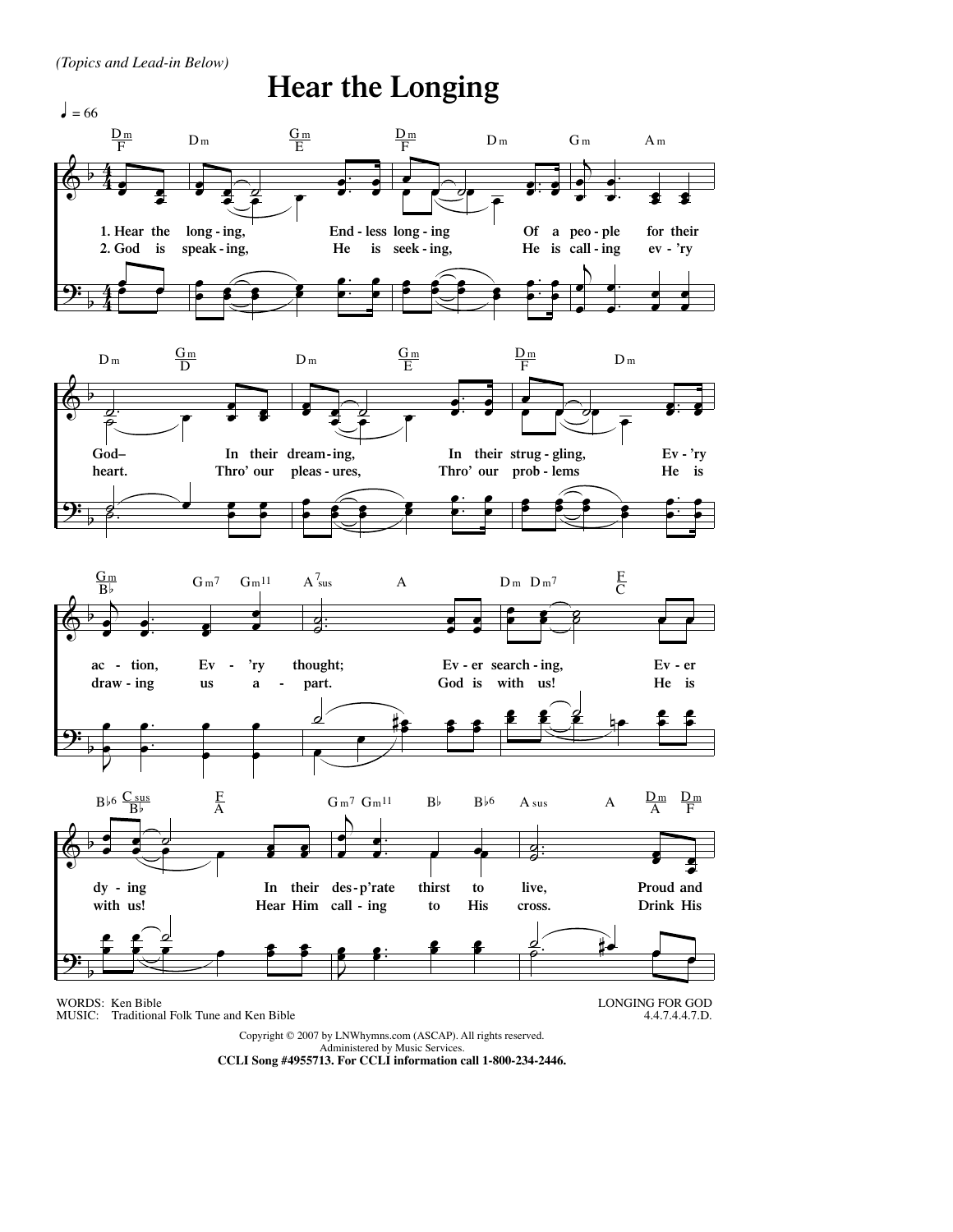

TOPICS: Atonement; God Our Father; Invitation; Seekers

LEAD-IN: "Come, all you who are thirsty,<br>
come to the waters;<br>
and you who have no money,<br>
come, buy and eat!<br>
Come, buy wine and milk<br>
without money and without cost.<br>
Why spend money on what is not bread,<br>
and your labo